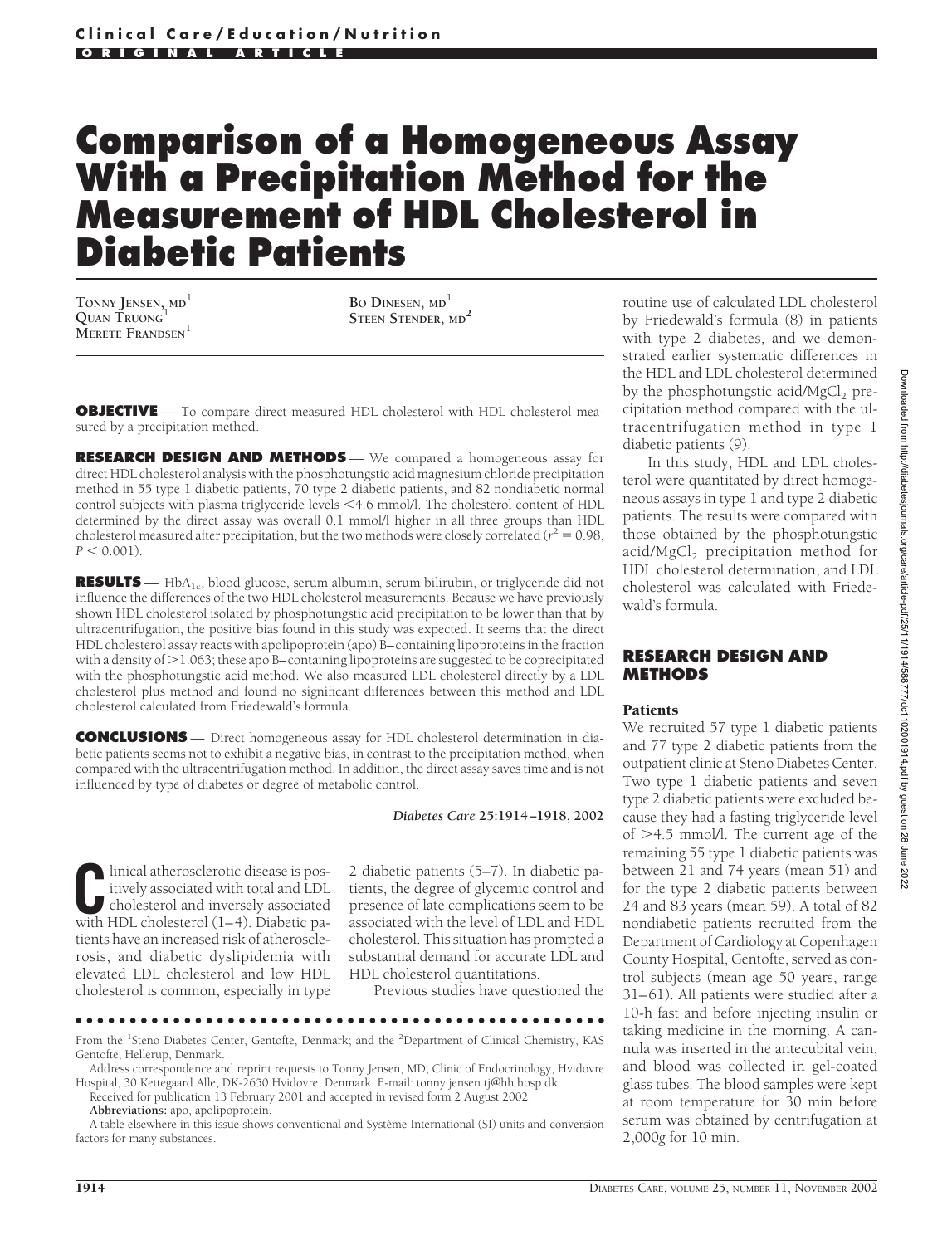|                             |      | HDL cholesterol            |                                          | LDL cholesterol                                |                 |
|-----------------------------|------|----------------------------|------------------------------------------|------------------------------------------------|-----------------|
|                             | n    | Directly measured (mmol/l) | Measured after precipitation<br>(mmol/l) | Directly measured (mmol/l) Calculated (mmol/l) |                 |
| Control subjects            | -82  | $1.58 \pm 0.46$            | $1.47 \pm 0.46$                          | $3.30 \pm 0.95$                                | $3.28 \pm 0.93$ |
| Type 1 diabetic patients    | - 55 | $1.69 \pm 0.42$            | $1.58 \pm 0.41$                          | $3.49 \pm 0.85$                                | $3.44 \pm 0.89$ |
| Type 2 diabetic patients 70 |      | $1.29 \pm 0.34$            | $1.18 \pm 0.34$                          | $3.61 \pm 1.14$                                | $3.58 \pm 1.11$ |

**Table 1—***HDL and LDL cholesterol in diabetic patients and control subjects*

Data are means  $\pm$  SD. HDL cholesterol was measured directly or after precipitation of apo B–containing lipoproteins, and LDL cholesterol was measured directly or calculated using Friedewald's formula.

## Cholesterol and triglyceride measurement

Cholesterol and triglyceride were determined enzymatically with the cholesterol oxidase/*p*-aminophenazone method and the glycerophosphate oxidase/*p*-aminophenazone method, respectively (Boehringer Mannheim, Mannheim, Germany)

Homogeneous HDL cholesterol assay

The reagents for the homogeneous HDL cholesterol assay were obtained from Boehringer Mannheim. In short, the method uses polyethylene glycol (PEG) modified enzymes and sulfated  $\alpha$ -cyclodextrin and dextran sulfate. PEG-modified cholesterol esterase and cholesterol oxidase enzymes show selective catalytic activities toward lipoprotein fractions, with the reactivity increasing in the following order: LDL < VLDL < HDL. In the presence of magnesium ions, sulfated  $\alpha$ -cyclodextrin reduces the reactivity of cholesterol, especially in chylomicrons and VLDLs, without the need for precipitation of lipoprotein aggregates.

## HDL cholesterol determination by phosphotungstic acid and magnesium chloride precipitation

The precipitating reagent consisted of 0.55 mmol/l phosphotungstic acid and 25 mmol/l magnesium chloride. Plasma (0.2 ml) was mixed in a tube containing the precipitation reagent (0.5 ml) and, after 10 min at room temperature, was centrifuged for 10 min at 2,000*g*. The clear supernatant was separated and stored in capped glass tubes for a maximum of 2 days at 4°C before the cholesterol content was determined by the cholesterol oxidase/*p*-aminophenazone method, as described above (10,11).

## Calculated LDL cholesterol

Calculated LDL cholesterol was derived from the following (8):

 $LDL$  cholesterol  $=$  total cholesterol  $-$  (HDL  $cholesterol + 0.47$  triglycerides)

HDL cholesterol derived from the precipitation method was used in the equation.

#### LDL cholesterol plus method for direct LDL cholesterol determination

The reagents for the LDL cholesterol plus method for direct LDL cholesterol determination were obtained from Boehringer Mannheim. In short, the method uses a nonionic surfactant to solubilize LDL cholesterol, increasing the relative reac-



Figure 1—Correlation between HDL cholesterol measured directly (HDL-c BM) and HDL cholesterol measured after precipitation of apo B-con*taining lipoproteins (HDL-p)*  $(n = 207)$ .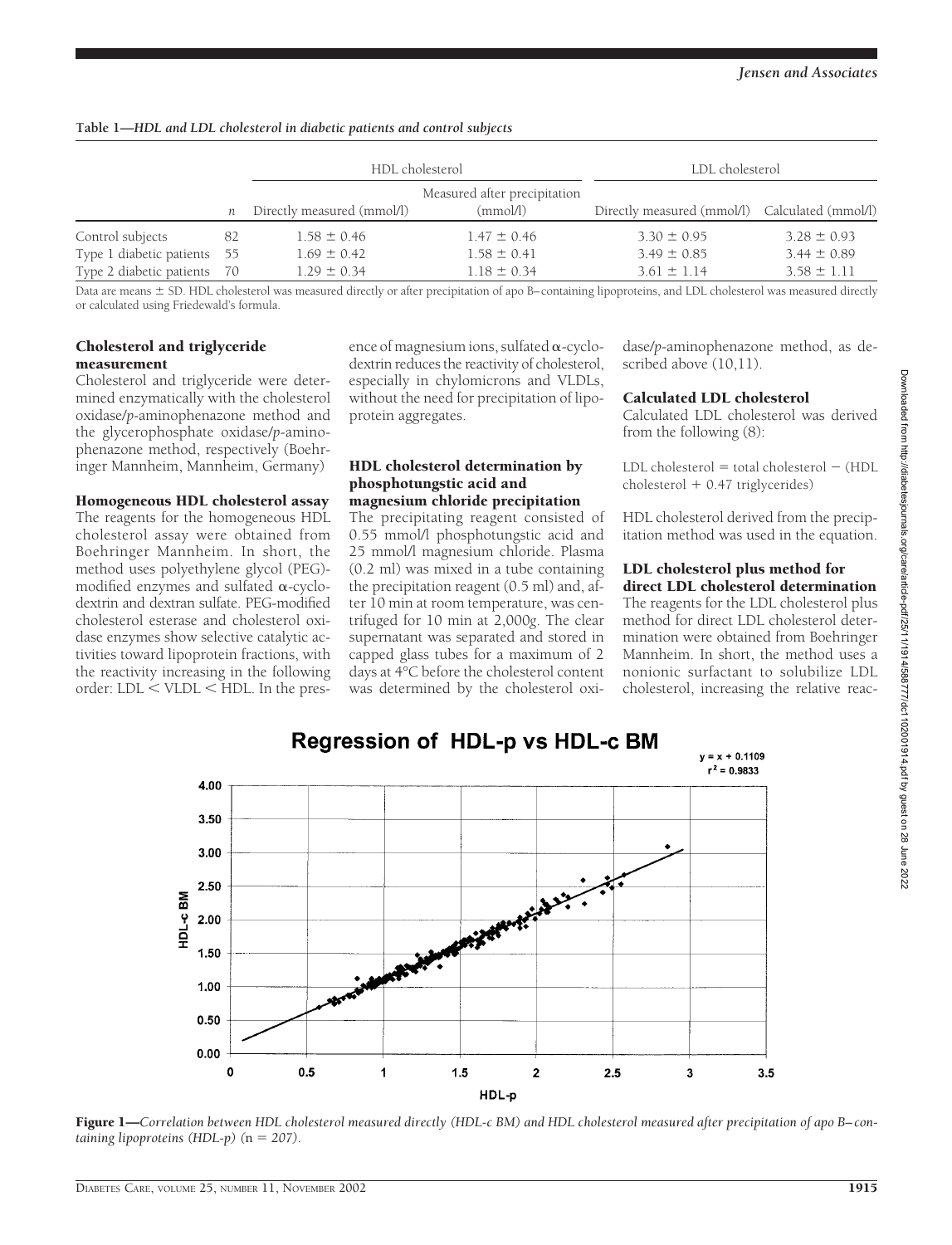

## Difference between HDL-p and HDL-c BM vs Glucose





Figure 2—The effect of increased blood glucose and increased HbA<sub>1c</sub> on the bias of the direct homogeneous assay for HDL cholesterol determination. *Bias is the difference between HDL cholesterol measured after precipitation of apo B–containing lipoproteins (HDL-p) minus directly measured HDL cholesterol* (*HDL-c BM*) ( $n = 207$ ).

tivity of cholesterol for enzymatic determination by the cholesterol esterase– cholesterol oxidase coupling reaction in this lipoprotein fraction. In addition, a sugar compound and  $Mg^{2+}$  reduces the enzymatic reaction of the cholesterol

measurement in VLDLs and chylomicrons.

Serum albumin was measured on a Hitachi 912 with a calorimetric assay. Blood glucose was measured using a One Touch II (LifeScan). Bilirubin was measured on the Hitachi 912 with the use of 2,5-dichlorophenyldiazonium tetrafluoroborate as the diazonium salt. The absorbance was monitored at 570 nm.  $HbA_{1c}$ was measured by a high-performance liquid chromatography method (Bio-Rad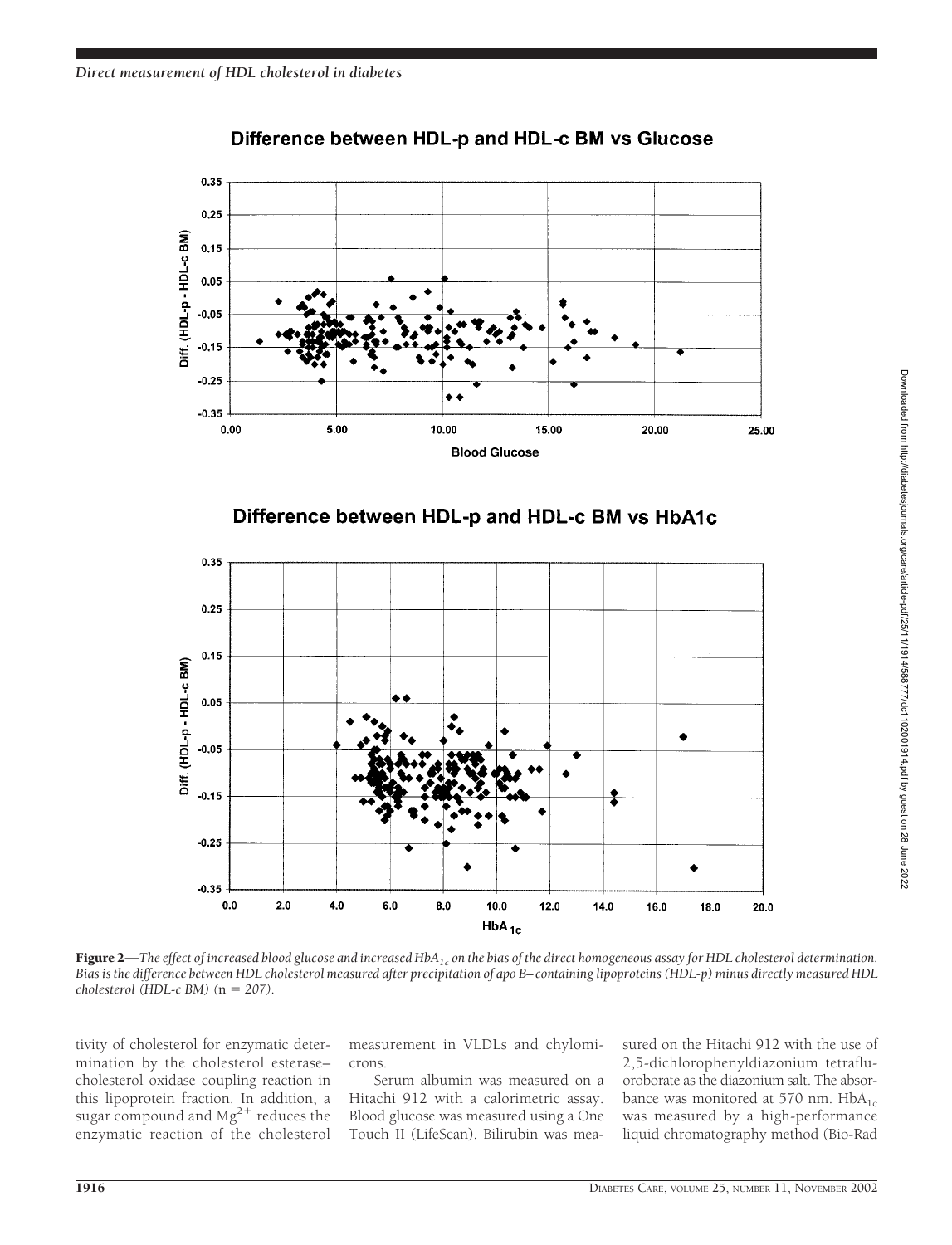Variant from Bio-Rad Diagnostics Group, Hercules, CA)

# Statistical methods

All values are reported as means  $\pm$  SD. Comparisons between and within patient groups were performed using paired and unpaired Student's *t* tests. Systematic error, including the constant and the proportional error, was derived from the linear regression equation  $y = bx + a$ , where *b* is the slope of the regression equation and represents the proportional error, *x* is HDL cholesterol determined after precipitation, and *a* is the *y*-axis intercept and represents the constant error. Comparisons between the methods were analyzed using the Bland-Altman difference plots. Difference plots were performed between the precipitation HDL cholesterol method and the homogeneous HDL cholesterol method. Bias of the two methods was plotted against serum bilirubin, serum albumin,  $HbA_{1c}$ , and blood glucose.

**RESULTS** — Serum cholesterol levels (mean  $\pm$  SD) in type 1 and type 2 diabetic patients and normal control subjects were  $5.7 \pm 1.0$ ,  $5.7 \pm 1.3$ , and  $5.4 \pm 1.1$ mmol/l, respectively. Measured and calculated HDL and LDL cholesterol in the three groups are shown in Table 1.

Direct measured HDL cholesterol was closely correlated to HDL cholesterol measured after precipitation ( $r^2 = 0.98$ ;  $P < 0.001$ ) (Fig. 1), but in all patient groups, direct measured HDL cholesterol was 0.1 mmol/l higher than HDL cholesterol measured after precipitation.

In Fig. 2, the bias of HDL cholesterol determined after precipitation minus the direct HDL cholesterol assay is plotted against  $HbA_{1c}$  and blood glucose, respectively. Hb $A_{1c}$ , blood glucose, serum albumin, or serum bilirubin (the latter two not shown in figures) did not influence the differences of the two HDL cholesterol measurements. No significant differences were found between direct measured and calculated LDL cholesterol (Table 1). No systematical bias was found among blood glucose,  $HbA_{1c}$ , serum albumin, serum bilirubin triglyceride, HDL cholesterol, and the difference of the two LDL cholesterol measurement methods.

**CONCLUSIONS** — In this study, we compared, in diabetic patients, a homogeneous assay for direct automated HDL

cholesterol analysis with the phosphotungstic acid magnesium chloride precipitation method. The homogeneous assay exhibited a positive bias; results for HDL cholesterol were overall 0.1 mmol/l higher than the values determined after precipitation. We and others (9,12) have previously shown HDL cholesterol isolated by phosphotungstic acid magnesium chloride to be lower than that by ultracentrifugation, suggesting that the fraction with a density of  $>1.063$  includes some apolipoprotein (apo) B–containing lipoproteins. It seems that the homogeneous direct HDL cholesterol assay reacts with these lipoproteins, suggesting that the HDL cholesterol results obtained by this method are more in accordance with results obtained after ultracentrifugation than after precipitation.

As expected, we found lower HDL cholesterol concentrations in type 2 diabetic patients than in type 1 diabetic patients and normal control subjects. However, we could not demonstrate any bias from diabetes on the homogeneous assay minus the precipitation assay. In accordance with this, the long-term metabolic control, reflected by  $HbA_{1c}$ , and blood glucose did not influence the difference between the two HDL cholesterol measurement methods.

Although a bias of 0.1 mmol/l between the two HDL cholesterol measurements seems small, the clinical implication of the difference cannot be neglected. According to the recent guidelines from the American Diabetes Association, a cutoff point of HDL cholesterol below 1.0 mmol/l supports dietary or drug therapy for diabetic dyslipidemia (13). Only 14 patients had HDL cholesterol below 1.0 mmol/l when the homogeneous assay was used, whereas this was the case for 34 individuals when the precipitation method was used. In the subgroups, the figures were as follows: normal control subjects, 4 vs. 12; type 1 diabetic patients, 0 vs. 2; and type 2 diabetic patients, 10 vs. 22, respectively.

In vitro experiments have shown that the contents of sucrose and protein in serum influence the quantification of HDL cholesterol (10). Our study demonstrates that, within a wide but physiological range of glucose, albumin (32–49 g/l), and bilirubin ( $\leq$ 36  $\mu$ mol/l), the quantification of HDL cholesterol is not significantly affected. Serum triglyceride in the

range <4.6 mmol/l also did not influence the bias of the two methods.

In patients with diabetic dyslipidemia with moderately elevated serum cholesterol, measurement of HDL cholesterol will often be helpful in determining whether cholesterol-lowering therapy should be initiated. We previously demonstrated that the precipitation method for HDL cholesterol correlated well with the ultracentrifugation method but that the precipitation method exhibited a negative bias for HDL cholesterol. This negative bias seems not to be present for the homogeneous direct HDL cholesterol assay, thereby reducing the risk of misclassification of patients by the use of this method. In addition, the direct assay saves time, which is of great importance in diabetic patient groups where repetitive measurement of serum lipids during follow-up for many years is necessary.

## **References**

- 1. Davey-Smith G, Shipley MJ, Marmot MG, Rose G: Plasma cholesterol and mortality: the Whitehall Study. *JAMA* 267:70–76, 1992
- 2. Stamler J, Vaccaro O, Neaton JD, Wentworth D: Diabetes, other risk factors, and 12 year cardiovascular mortality for men screened in the Multiple Risk Factor Intervention Trial. *Diabetes Care* 16: 434–444, 1993
- 3. Turner RC, Millns H, Neil HA, Stratton IM, Manley SE, Matthews DR, Holman RR: Risk factors for coronary artery disease in non-insulin dependent diabetes mellitus: United Kingdom Prospective Diabetes Study (UKPDS 23). *BMJ* 316:823– 828, 1998
- 4. Rubins HB, Robins SJ, Collins D, Fye CL, Anderson JW, Elam MB, Faas FH, Linares E, Schaefer EJ, Schectman G, Wilt TJ, Wittes J: Gemfibrozil for the secondary prevention of coronary heart disease in men with low levels of high-density lipoprotein cholesterol. *N Engl J Med* 341: 410–418, 1999
- 5. Haffner SM: Management of dyslipidemia in adults with diabetes. *Diabetes Care* 21: 160–178, 1998
- 6. Jensen T, Stender S, Deckert T: Abnormalities in plasma concentrations of lipoproteins and fibrinogen in type 1 (insulin-dependent) diabetic patients with increased urinary albumin excretion. *Diabetologia* 31:142–145, 1988
- 7. Stratton IM, Adler AI, Neil HA, Matthews DR, Manley SE, Cull CA, Hadden D, Turner RC, Holman RR: Association of glycaemia with macrovascular and micro-